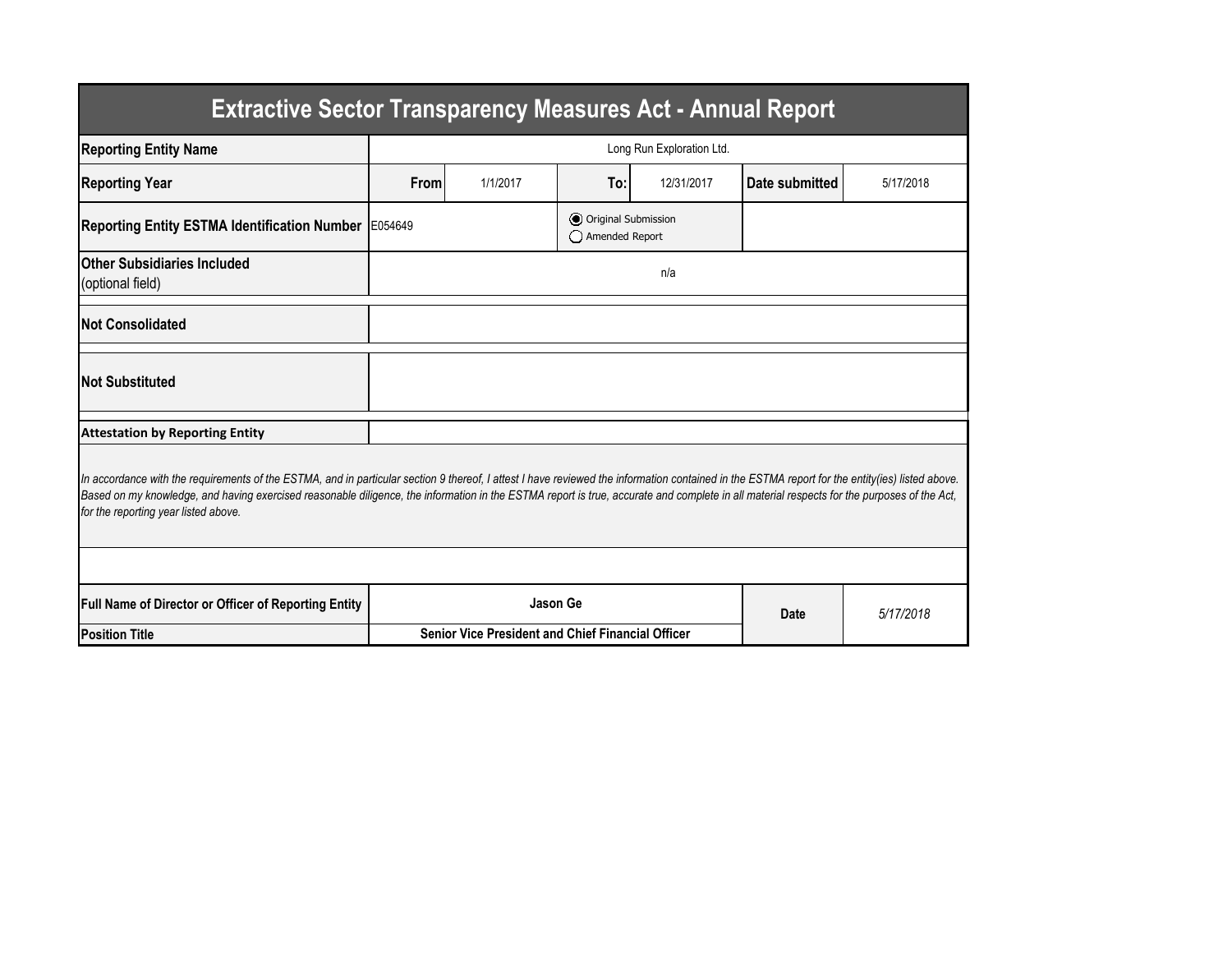| Extractive Sector Transparency Measures Act - Annual Report |                                           |                                                                                 |              |                  |                                      |                                |                |                  |                                                  |                                      |                                                                                                                                                |
|-------------------------------------------------------------|-------------------------------------------|---------------------------------------------------------------------------------|--------------|------------------|--------------------------------------|--------------------------------|----------------|------------------|--------------------------------------------------|--------------------------------------|------------------------------------------------------------------------------------------------------------------------------------------------|
| <b>Reporting Year</b>                                       | From:                                     | 1/1/2017                                                                        | To:          | 12/31/2017       |                                      |                                |                |                  |                                                  |                                      |                                                                                                                                                |
| <b>Reporting Entity Name</b>                                | Long Run Exploration Ltd.                 |                                                                                 |              |                  | <b>Currency of the Report</b><br>CAD |                                |                |                  |                                                  |                                      |                                                                                                                                                |
| <b>Reporting Entity ESTMA</b>                               | E054649                                   |                                                                                 |              |                  |                                      |                                |                |                  |                                                  |                                      |                                                                                                                                                |
| <b>Identification Number</b>                                |                                           |                                                                                 |              |                  |                                      |                                |                |                  |                                                  |                                      |                                                                                                                                                |
| <b>Subsidiary Reporting Entities (if</b>                    |                                           |                                                                                 |              |                  |                                      |                                |                |                  |                                                  |                                      |                                                                                                                                                |
| necessary)                                                  |                                           |                                                                                 |              |                  |                                      |                                |                |                  |                                                  |                                      |                                                                                                                                                |
| <b>Payments by Payee</b>                                    |                                           |                                                                                 |              |                  |                                      |                                |                |                  |                                                  |                                      |                                                                                                                                                |
| Country                                                     | Payee Name <sup>1</sup>                   | Departments, Agency, etc<br>within Payee that Received<br>Payments <sup>2</sup> | <b>Taxes</b> | <b>Royalties</b> | Fees                                 | <b>Production Entitlements</b> | <b>Bonuses</b> | <b>Dividends</b> | Infrastructure<br><b>Improvement</b><br>Payments | <b>Total Amount paid to</b><br>Payee | Notes <sup>34</sup>                                                                                                                            |
| Canada - Alberta                                            | <b>Beaver County</b>                      |                                                                                 | 350,000      |                  |                                      |                                |                |                  |                                                  | 350,000                              |                                                                                                                                                |
| Canada -Alberta                                             | <b>Big Lakes County</b>                   |                                                                                 | 600,000      |                  |                                      |                                |                |                  |                                                  | 600,000                              |                                                                                                                                                |
| Canada - Alberta                                            | <b>Birch Hills County</b>                 |                                                                                 | 460,000      |                  |                                      |                                |                |                  |                                                  | 460,000                              |                                                                                                                                                |
| Canada -Alberta                                             | Camrose County                            |                                                                                 | 120,000      |                  |                                      |                                |                |                  |                                                  | 120,000                              |                                                                                                                                                |
| Canada - Alberta                                            | County of Barrhead No. 11                 |                                                                                 | 150,000      |                  |                                      |                                |                |                  |                                                  | 150,000                              |                                                                                                                                                |
| Canada -Alberta                                             | County of Grande Prairie No. 1            |                                                                                 | 430,000      |                  |                                      |                                |                |                  |                                                  | 430,000                              |                                                                                                                                                |
| Canada - Alberta                                            | County of Northern Lights                 |                                                                                 | 400.000      |                  |                                      |                                |                |                  |                                                  | 400.000                              |                                                                                                                                                |
| Canada -Alberta                                             | <b>Flagstaff County</b>                   |                                                                                 | 430,000      |                  |                                      |                                |                |                  |                                                  | 430,000                              |                                                                                                                                                |
| Canada -Alberta                                             | Government of Alberta                     |                                                                                 | 220,000      | 8.310.000        | 5,750,000                            |                                | 5,180,000      |                  |                                                  |                                      | Royalties include the fair market value of<br>19,460,000 crude oil royalties paid in-kind, estimated<br>using Long Run's realized sales price. |
| Canada -Alberta                                             | <b>Kneehill County</b>                    |                                                                                 | 120,000      |                  |                                      |                                |                |                  |                                                  | 120,000                              |                                                                                                                                                |
| Canada - Alberta                                            | Lac Ste Anne County                       |                                                                                 | 810,000      |                  | 30,000                               |                                |                |                  |                                                  | 840,000                              |                                                                                                                                                |
| Canada -Alberta                                             | Mackenzie County                          |                                                                                 | 1,030,000    |                  |                                      |                                |                |                  |                                                  | 1,030,000                            |                                                                                                                                                |
| Canada -Alberta                                             | Municipal District of Greenview No. 16    |                                                                                 | 520,000      |                  | 90,000                               |                                |                |                  |                                                  | 610,000                              |                                                                                                                                                |
| Canada -Alberta                                             | Municipal District of Smoky River No. 130 |                                                                                 | 2,720,000    |                  | 220,000                              |                                |                |                  |                                                  | 2,940,000                            |                                                                                                                                                |
| Canada - Alberta                                            | Municipal District of Wainwright No. 61   |                                                                                 | 210,000      |                  |                                      |                                |                |                  |                                                  | 210,000                              |                                                                                                                                                |
| Canada -Alberta                                             | Paddle Prairie Metis Settlement           |                                                                                 |              | 20,000           | 1,010,000                            |                                | 100,000        |                  |                                                  | 1,130,000                            | Includes payments made from June 1,<br>2017 to December 31, 2017.                                                                              |
| Canada -Alberta                                             | Strathcona County                         |                                                                                 | 250,000      |                  | 110,000                              |                                |                |                  |                                                  | 360,000                              |                                                                                                                                                |
| Canada -Alberta                                             | <b>Sturgeon County</b>                    |                                                                                 | 750,000      |                  | 200,000                              |                                |                |                  |                                                  | 950,000                              |                                                                                                                                                |
| Canada -Alberta                                             | <b>Thorhild County</b>                    |                                                                                 | 240,000      |                  | 240,000                              |                                |                |                  |                                                  | 480.000                              |                                                                                                                                                |
| Canada -Alberta                                             | Yellowhead County                         |                                                                                 | 820,000      |                  | 70,000                               |                                |                |                  |                                                  | 890,000                              |                                                                                                                                                |
|                                                             |                                           |                                                                                 | 10,630,000   | 8,330,000        | 7,720,000                            | ×.                             | 5,280,000      |                  |                                                  | 31,960,000                           | All payments were made in Canadian                                                                                                             |
| <b>Additional Notes:</b>                                    |                                           |                                                                                 |              |                  |                                      |                                |                |                  |                                                  |                                      |                                                                                                                                                |